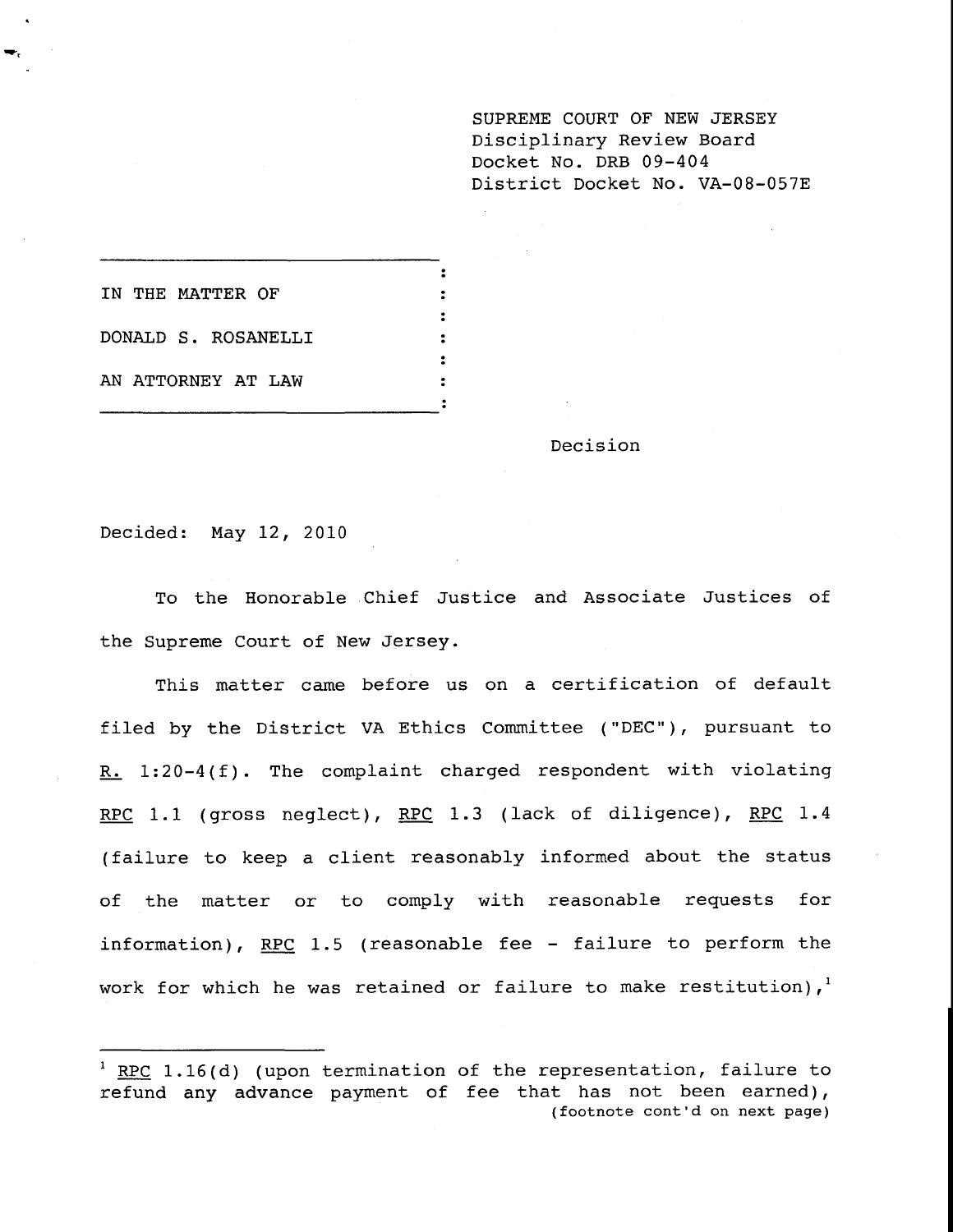and RPC 8.1 (failure to respond to a lawful demand for information from a disciplinary authority).

We determine that a censure is the proper discipline for respondent.

Respondent was admitted to the New Jersey bar in 1981. He no longer maintains a law office in New Jersey. He currently resides in Tampa, Florida.

In 2003, respondent was suspended for six months, based on his 2001 guilty plea to an accusation charging him with endangering the welfare of a child by possessing child pornography (N.J.S.A. 2C:24-4b(5)(b)), thereby violating RPC 8.4(b) (commission of a criminal act that reflects adversely on the lawyer's honesty, trustworthiness or fitness as a lawyer). He was reinstated in 2004. In re Rosanelli, 179 N.J. 289 (2004).

In 2009, respondent was temporarily suspended for failure to satisfy a fee arbitration determination resulting from the representation that gave rise to the current ethics charges. He remains suspended to date. In re Rosanelli, 200 N.J. 439 (2009).

Service of process was proper. On October i, 2009, the DEC mailed copies of the ethics complaint to respondent, by regular and certified mail, at i0 Formosa Avenue, Tampa, Florida, 33606.

(footnote cont'd) which was not charged in the complaint, is the more applicable rule.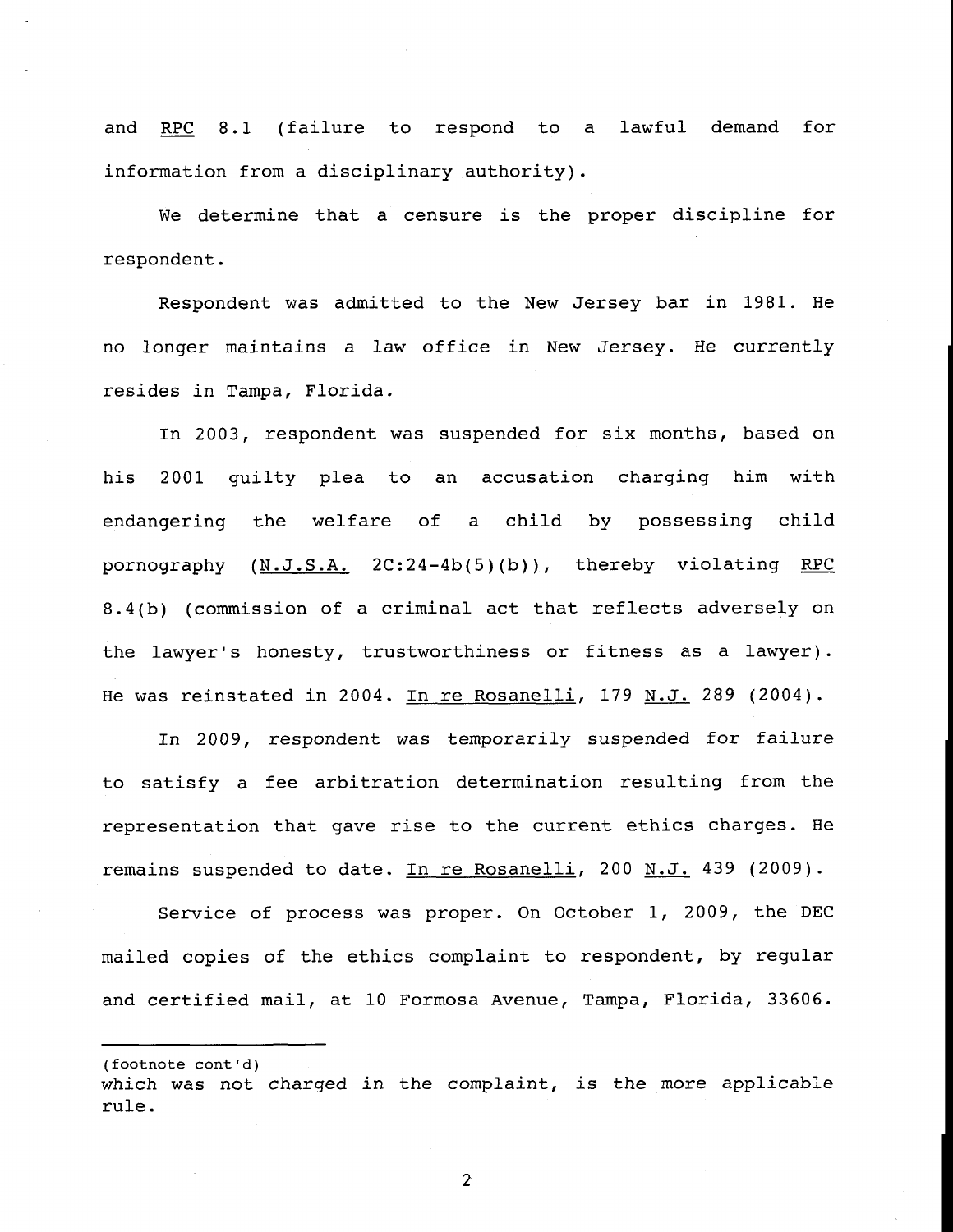The certified mail was returned marked "unclaimed." The regular mail was not returned.

On November 6, 2009, the DEC sent a second letter to the same address, by regular and certified mail. The letter notified respondent that, if he did not file an answer, the allegations of the complaint would be deemed admitted, the record would be certified to us for the imposition of sanction, and the complaint would be deemed amended to include a willful violation of RPC 8.1(b). The certified mail was returned marked "unclaimed." The regular mail was not returned.

As of the date of the certification of the record, December 3, 2009, respondent had not filed an answer to the ethics complaint.

On January 18, 2007, Sheila King retained respondent, at a fee of \$5,000, to represent her daughter, Lakeshia, in an Essex County criminal matter. King gave respondent \$2,500 and agreed to make monthly payments of \$500, beginning in February 2007. King made two additional payments. Afterwards, respondent failed to communicate with King or with her daughter. Also, he missed a court appearance. King, therefore, stopped payment on the third installment. On May 9, 2007, she informed respondent that she was "terminating their agreement."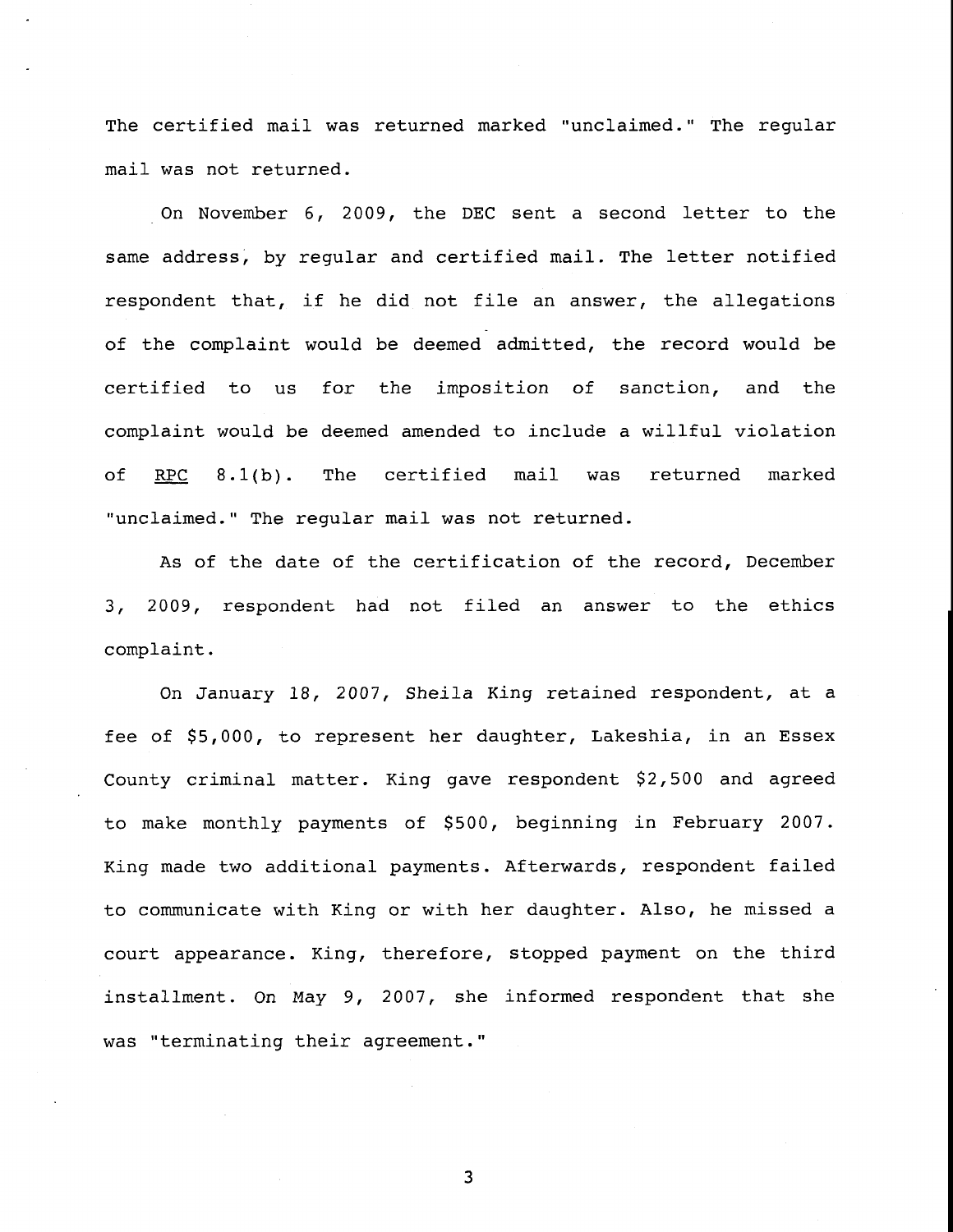The complaint alleged facts establishing that King had difficulty communicating with respondent. Specifically, it stated, "[f]or example," that respondent called King "on Sunday, a date when he knew she had to work . . . [and] apparently also primarily used his cell phone to communicate and Ms. King was never given an office phone number." The complaint alleged further that respondent stopped communicating with King or with Lakeshia and that, according to King, when respondent failed to appear for court "dates," the court questioned whether Lakeshia was represented by counsel. After King and Lakeshia waited in court all day for respondent to appear, another attorney resolved Lakeshia's matter. In addition, the complaint alleged that respondent "apparently" failed to provide King with a statement of services, despite her request for it.

On September 17, 2007, King filed for fee arbitration, requesting the return of a portion of the \$3,500 that she had paid respondent. Respondent failed to appear at the April 16, 2008 fee arbitration hearing.

According to the fee arbitration determination (incorporated by reference into the ethics complaint as exhibit A), respondent had presented King with a writing setting forth his flat fee of \$5,000. King paid respondent \$3,500. He succeeded in obtaining a "modest" bail reduction for Lakeshia.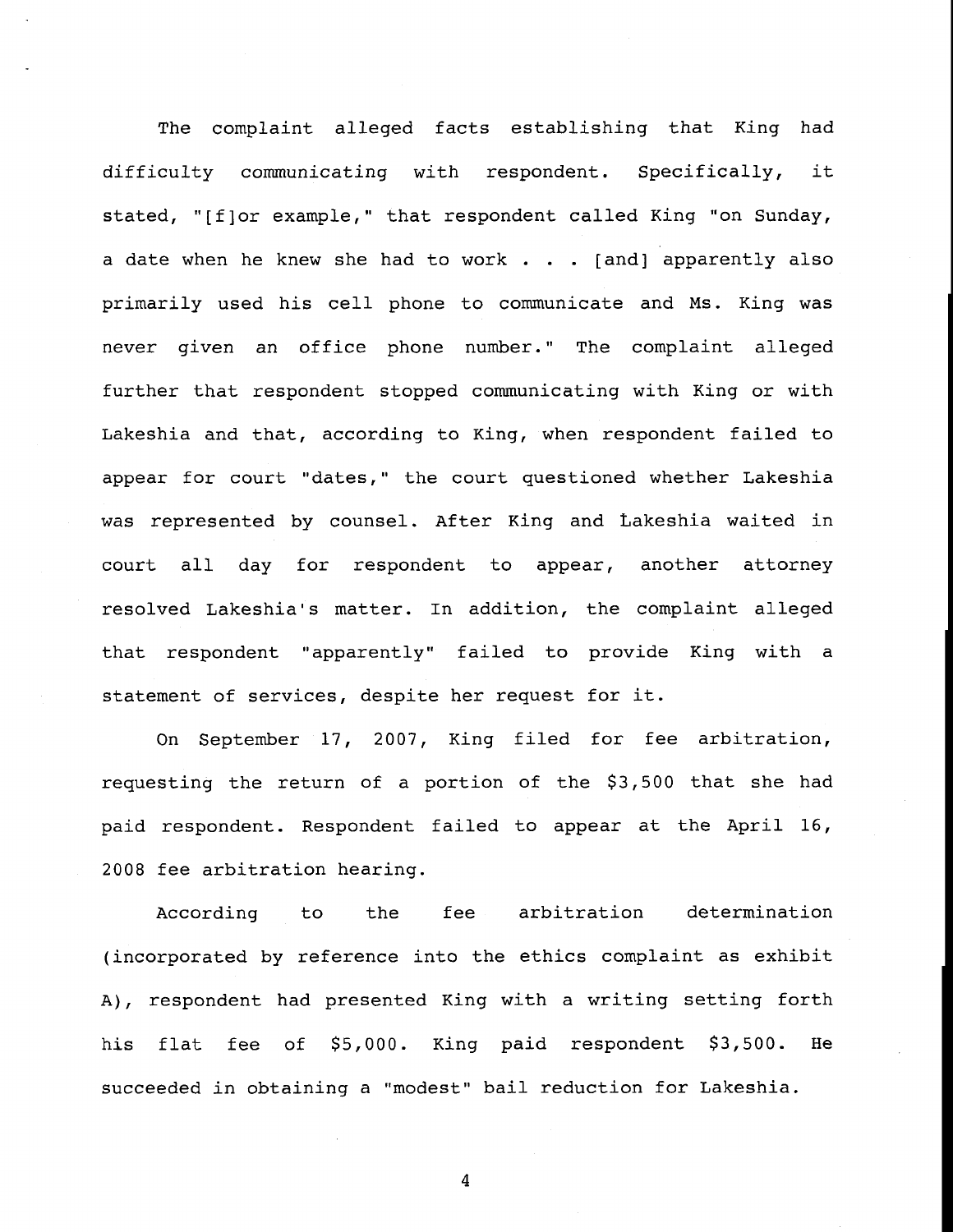Thereafter, respondent failed to appear at two hearings and failed to inform the court that he would not appear. In addition, he did not communicate with King or with Lakeshia. On numerous occasions, respondent scheduled meetings with Lakeshia at the prison, but failed to appear or to notify her that he would not come.

Based on the services respondent provided to Lakeshia, the district fee arbitration committee determined that respondent was entitled to only \$500 and directed him to return \$3,000 to King.

Respondent never reimbursed King. When King learned that respondent had moved to Virginia, she went there to pursue the return of the fee through the Virginia courts. The Virginia court entered a judgment against respondent, which he failed to satisfy. Although the Virginia court informed King that respondent had moved to Florida, collection efforts there. she did not pursue her

The complaint stated that respondent initially had a telephone conversation with the presenter, in which he acknowledged that King "was 'right'." However, respondent did not cooperate with the DEC's investigation and did not submit a written reply to the grievance.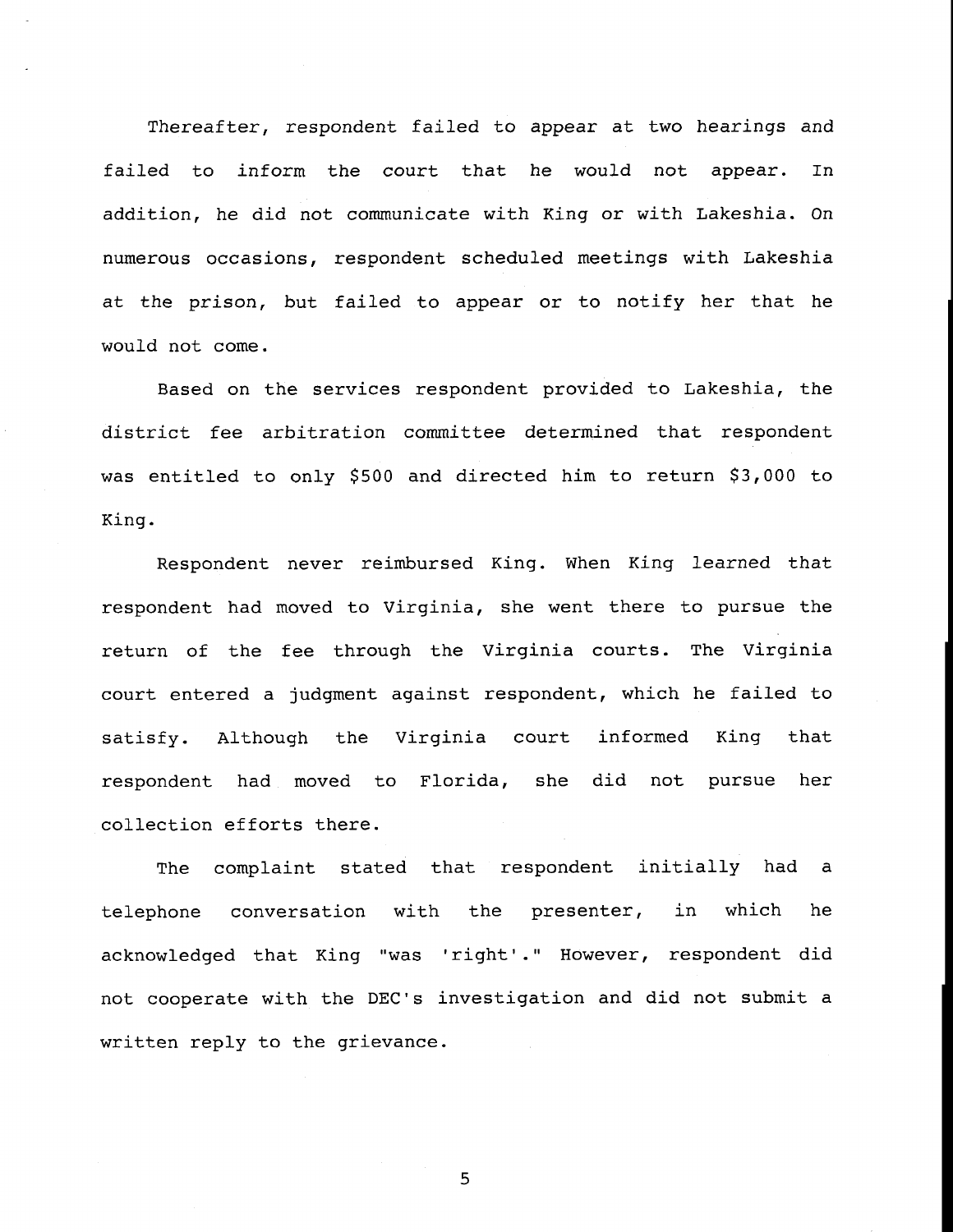According to the complaint, respondent no longer practices law in New Jersey, but has not requested to be placed on inactive status. He has been ineligible to practice law in New Jersey since September 2009 and remains temporarily suspended for failure to satisfy the fee arbitration award to King.

We find that the facts recited in the complaint support most of the charges of unethical conduct. Respondent's failure to file an answer is deemed an admission that the allegations of the complaint are true and that they provide a sufficient basis for the imposition of discipline. R.  $1:20-4(f)(1)$ .

Respondent's failure to appear at scheduled court proceedings resulted in Lakeshia having to obtain the assistance of another attorney. He also failed to appear at scheduled meetings with his client without informing her that he would be absent. Furthermore, King had difficulty communicating with respondent. He telephoned her when he knew that she would be unavailable for the call and did not provide her with his office telephone number. Unquestionably, respondent failed to protect his client's, interests and failed to communicate with his client, thereby violating RPC 1.1(a) (gross neglect), RPC 1.3 (lack of diligence), and RPC  $1.4(b)$  (failure to communicate with the client).

Respondent also failed to cooperate with the DEC's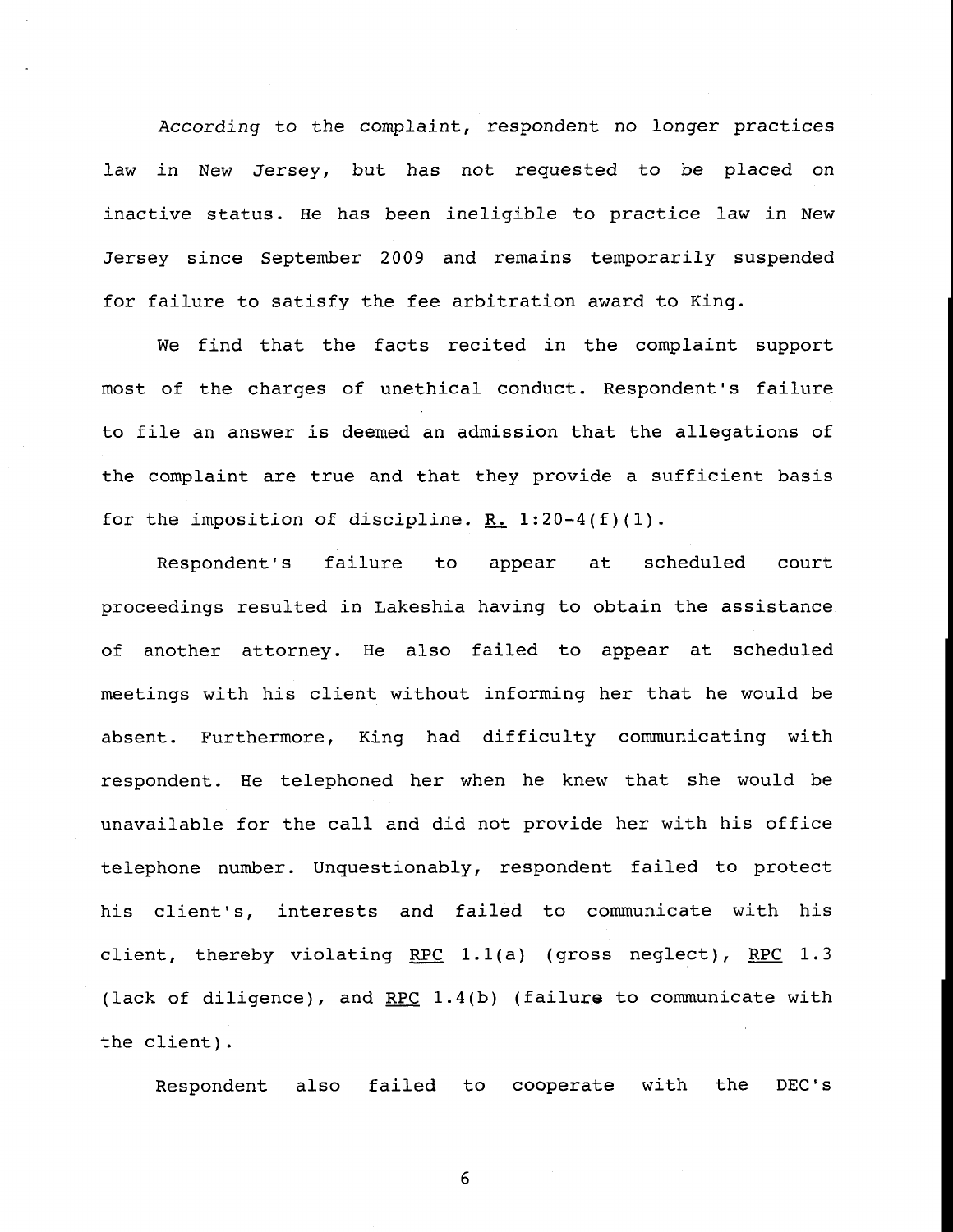investigation by not submitting a written reply to the grievance and not filing a verified answer to the ethics complaint (RPC  $8.1(b)$ ).

The complaint also charged respondent with violating RPC 1.5 because he failed "to perform the work he was retained to complete and [as of the date of the complaint, September 18, 2009] failed to make restitution." We find, however, that such conduct more properly violated RPC  $1.16(d)$  (failing to refund any advance payment of a fee that has not been earned or incurred), instead of RPC 1.5. Although the complaint did not specifically cite RPC  $1.16(d)$ , it alleged sufficient facts to put respondent on notice of a potential finding of a violation of that rule. Accordingly, there will be no due process violations in finding respondent guilty of the more appropriate rule for failing to refund an unearned retainer.

In sum, respondent is guilty of gross neglect, lack of diligence, failure to communicate with the client, failure to return an unearned retainer, and failure to cooperate with disciplinary authorities. The only issue left for determination is the proper quantum of discipline for these ethics offenses.

Generally, in default matters, reprimands are imposed for

 $\overline{7}$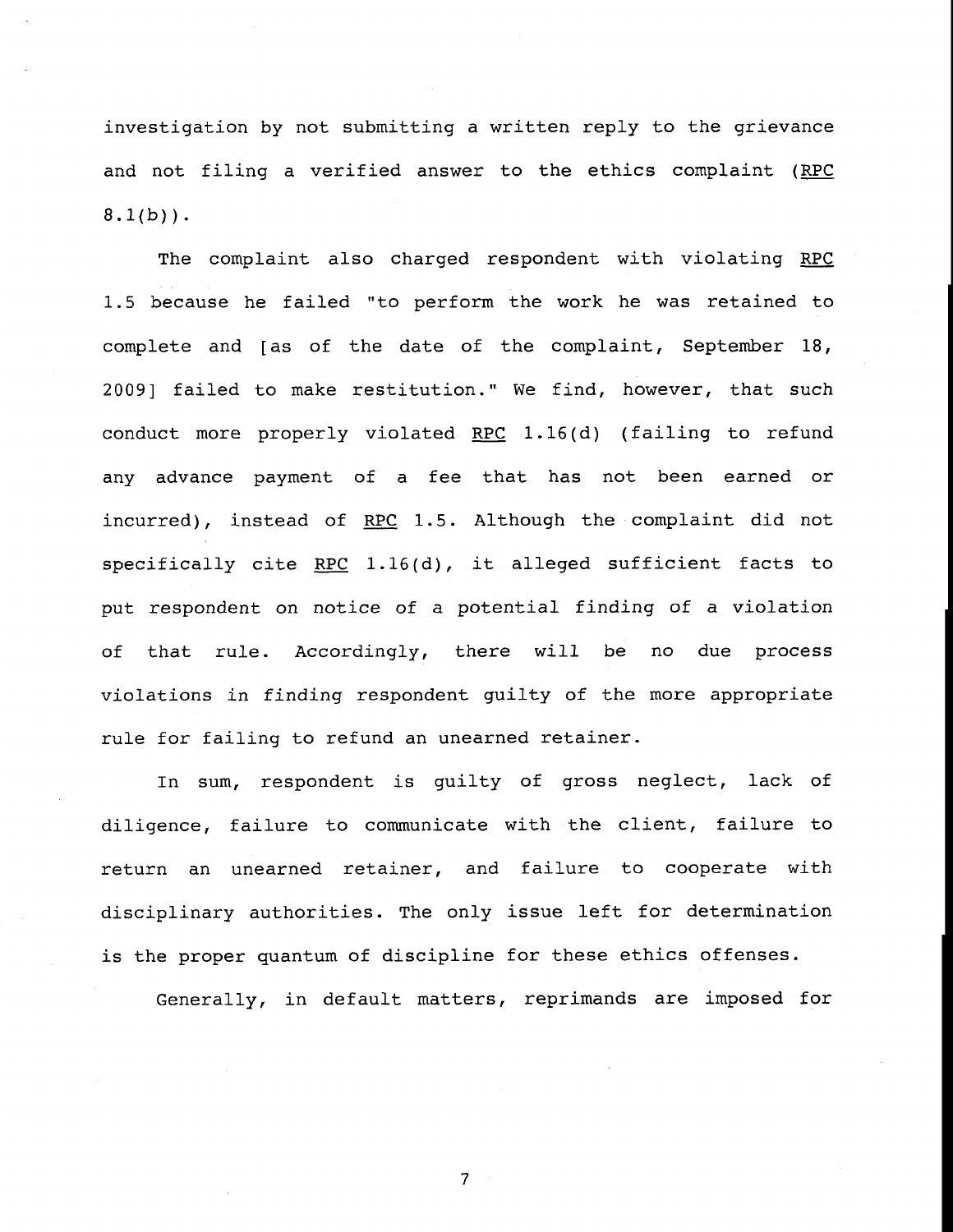conduct similar to respondents.<sup>2</sup> See, e.g., In re Swidler, 192 N.J. 80 (2007) (attorney grossly neglected one matter and failed to cooperate with the investigation of an ethics grievance); In re Van de Castle, 180 N.J. 117 (2004) (attorney grossly neglected an estate matter, failed to cooperate with disciplinary authorities, and failed to communicate with the client); In re Goodman, 165 N.J. 567 (2000) (attorney failed to cooperate with disciplinary authorities and grossly neglected a personal injury case for seven years by failing to file a complaint or to otherwise prosecute the client's claim; the attorney also failed to keep the client apprised of the status of the matter; prior private reprimand (now an admonition)); and In re Lampidis, 153 N.J. 367 (attorney failed to pursue discovery in a personal injury lawsuit or to otherwise protect his client's interests, failed to comply with the DEC's investigator's requests for information about the grievance, and failed to communicate with the client).

A censure was imposed in In re Romaniello, N.J. (2007). In that default matter, the attorney was found guilty of gross neglect, lack of diligence, failure to communicate with

 $2$  Typically, the discipline in default matters is enhanced to reflect a respondent's failure to cooperate with disciplinary authorities as an aggravating factor. In re Nemshick, 180 N.J. 304 (2004).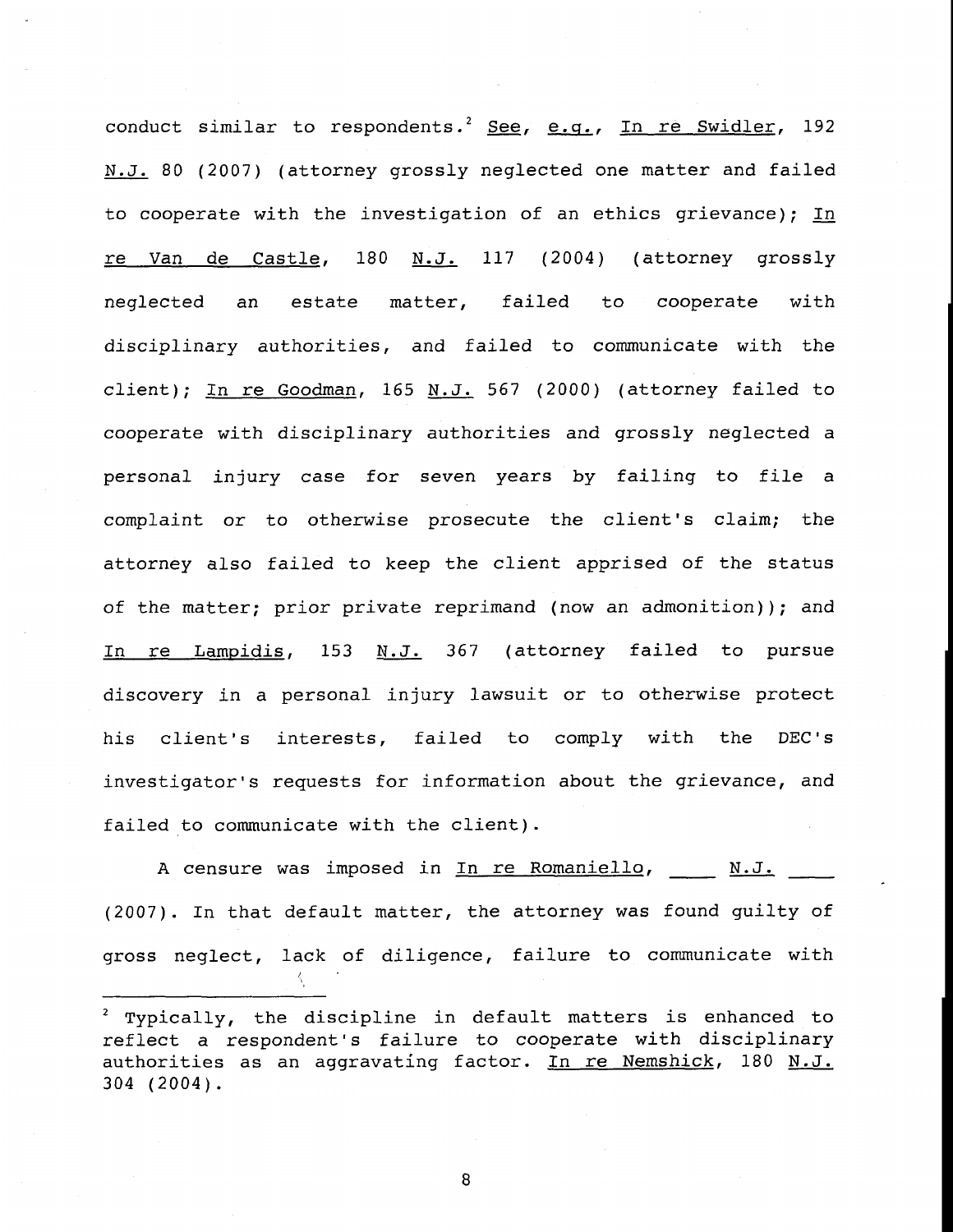the client, failure to promptly disburse property belonging to a third party, commingling, failure to maintain a bona fide office, and failure to cooperate with disciplinary authorities. Romaniello had been retained in 1998 to file a disability claim with the Social Security Administration ("SSA"). The attorney completed the application and accepted the designation as his client's representative before the SSA. Afterwards, he failed to communicate with his client or with the SSA, leaving his client to handle the matter without representation. Eventually, the client terminated his representation.

After the case was concluded, the SSA inadvertently sent the attorney a check, which included a legal fee in excess of the amount permitted by law. The attorney failed to reply to his client's and the SSA's requests for the return of the fees inadvertently released to him. It became his client's obligation to collect the overpayment made to the attorney.

We found that the attorney's transgressions, standing alone, merited only an admonition. However, significant aggravating factors were present. After the attorney applied for and was designated as his client's representative, he left his client to proceed without representation before the SSA. Moreover, even though there was no clear and convincing evidence that the attorney had knowingly misappropriated the overpayment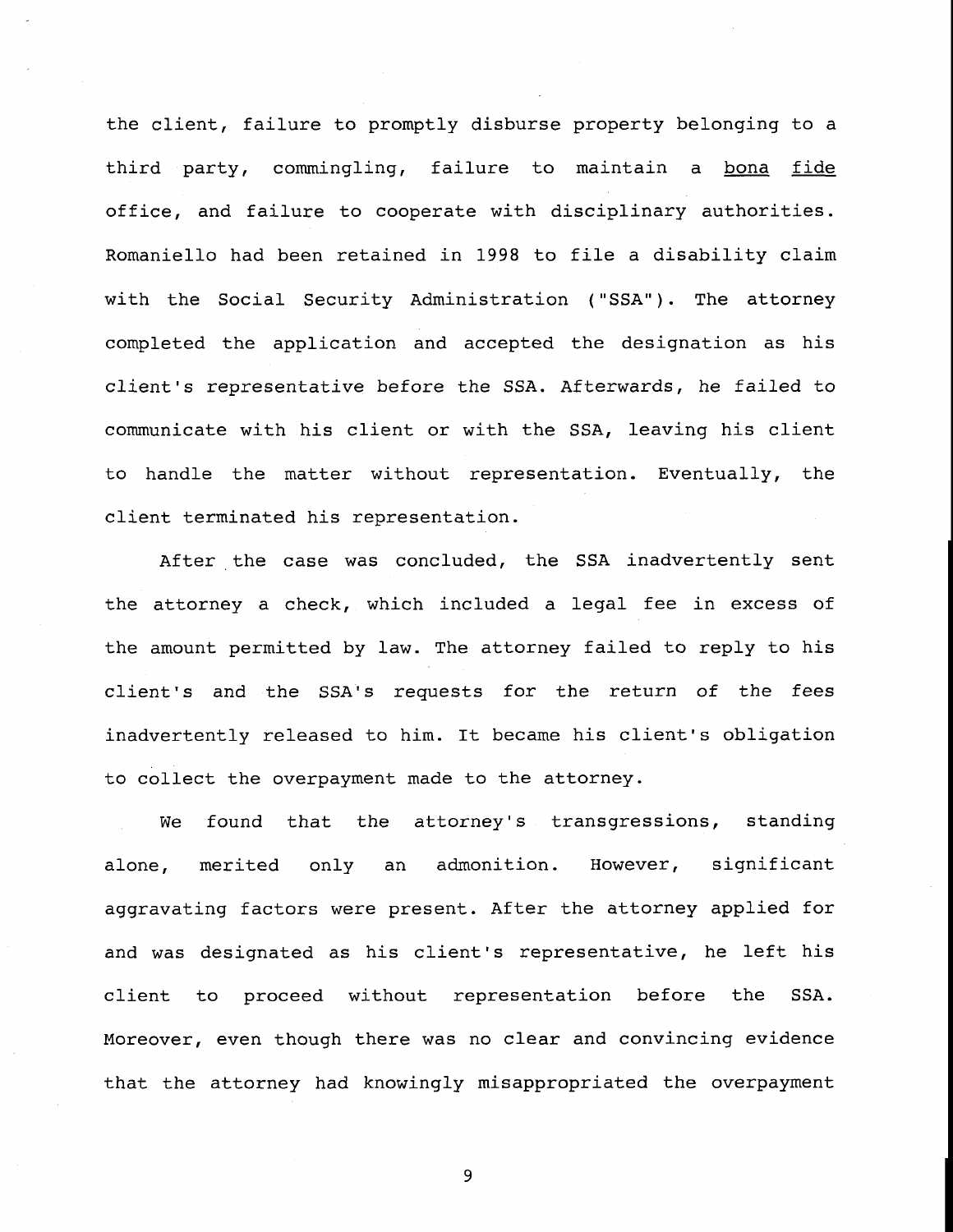made by the SSA, his subpoenaed bank records showed that he had received payment from the SSA, that he had deposited the funds into his business account, and that the funds were missing. In addition, the attorney had permitted the disciplinary matter to proceed on a default basis. The attorney's license to practice law had been administratively revoked, in September 2006, for failure to pay his annual assessment to the New Jersey Lawyers' Fund for Client Protection for seven years. The attorney, who had been admitted in 1992, had no history of discipline.

Respondent's misconduct is similar to Romaniello's. Both kept money to which they were not entitled. Both failed to protect their clients' interests, failed to communicate with their clients, and were ultimately discharged by their clients. Unlike Romaniello, respondent has an ethics history. However, respondent's six-month suspension occurred seven years ago for unrelated misconduct. Therefore, this is not a situation where he did not learn from prior mistakes. Romaniello was also guilty of commingling funds and not having a bona fide office, factors not present in this matter.

Moreover, it appears that Romaniello's client's damages were greater than those of respondent's client's. Respondent was able to obtain a modest bail reduction for his client and another attorney ultimately resolved Lakeshia's matter. In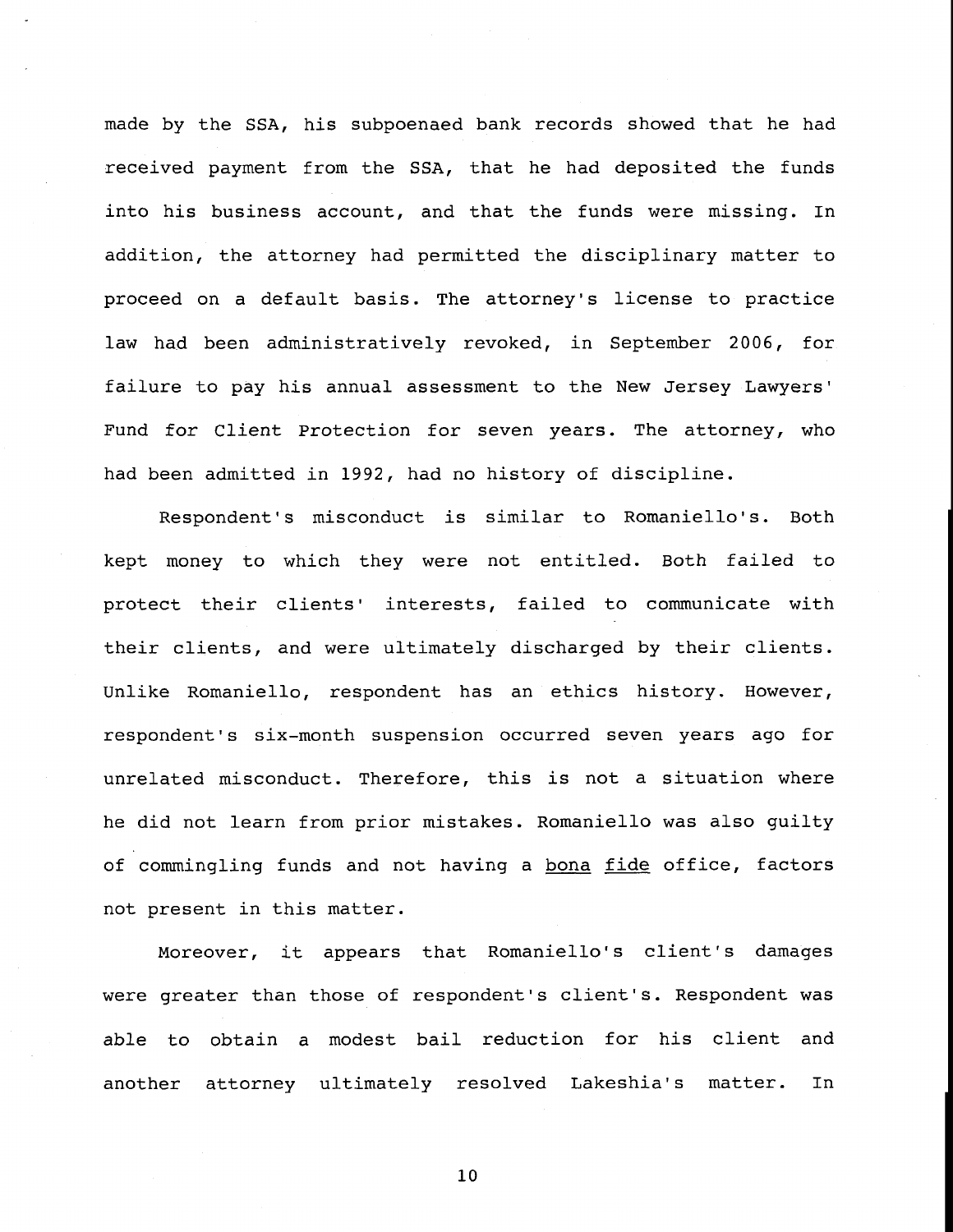comparison, Romaniello's client was left to represent himself before the SSA and was ultimately responsible for collecting the overpayment made to his attorney. One last aggravating factor exists here - respondent never satisfied the fee arbitration award in King's favor.

As indicated previously, respondent currently resides in Florida and has been ineligible to practice law in New Jersey since September 2009. He, therefore, cannot cause further injury to clients in this state, at least for the moment.

On balance, we find respondent's circumstances to be sufficiently similar to Romaniello's, such that a censure is appropriate for this respondent. A censure is also in line with the precedent cited above.

Members Wissinger and Zmirich did not participate.

We further determine to require respondent to reimburse the Disciplinary Oversight Committee for administrative costs and actual expenses incurred in the prosecution of these matters, as provided in  $R. 1:20-17$ .

> Disciplinary Review Board Louis Pashman, Chair

By:

ne K. DeCore ef Counsel